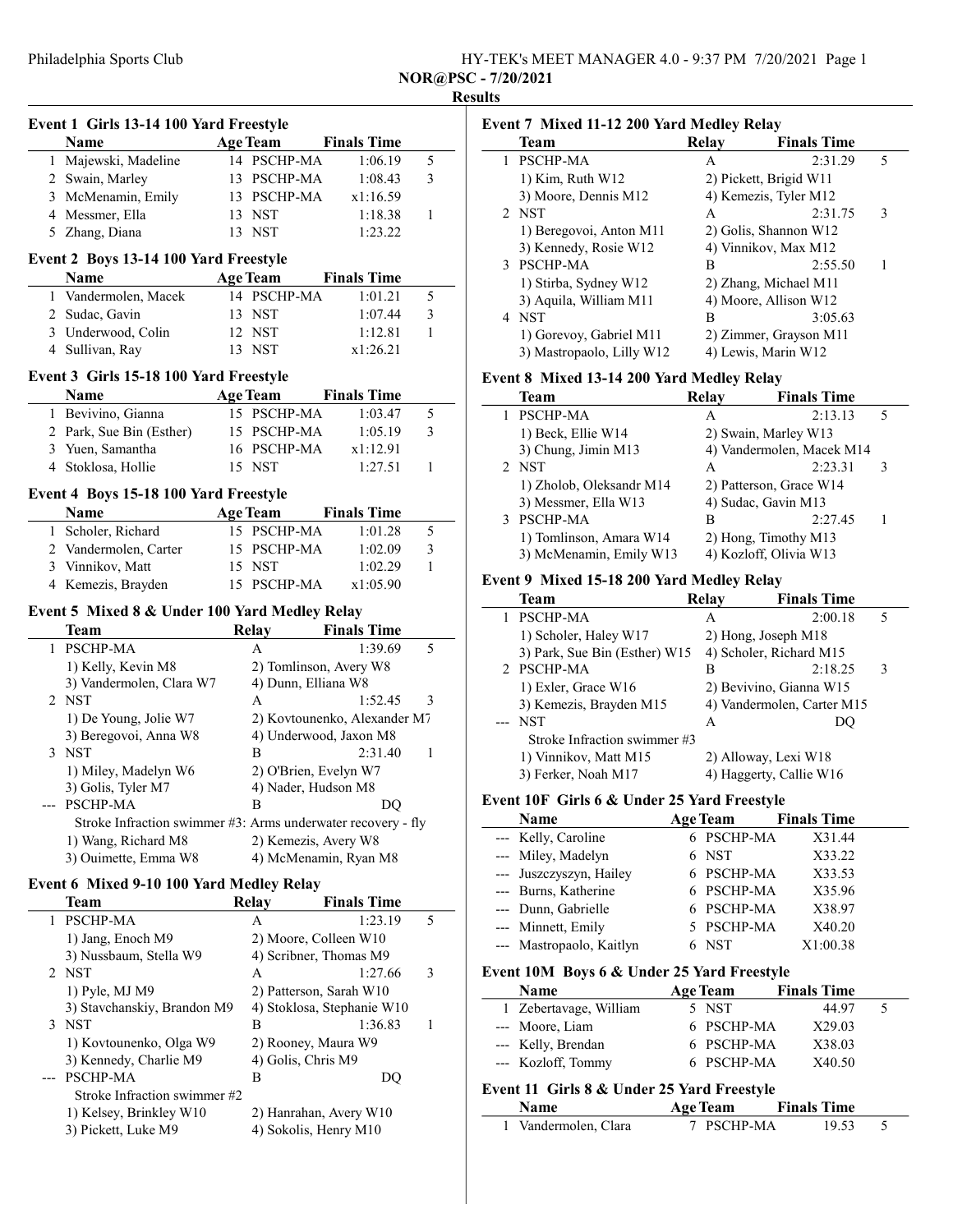|                                     | HY-TEK's MEET MANAGER 4.0 - 9:37 PM 7/20/2021 Page 2 |  |  |
|-------------------------------------|------------------------------------------------------|--|--|
| $P \cap P \cap C$ $P \cap P \cap P$ |                                                      |  |  |

NOR@PSC - 7/20/2021

### Results

| (Event 11 Girls 8 & Under 25 Yard Freestyle) |                    |  |                 |                    |   |
|----------------------------------------------|--------------------|--|-----------------|--------------------|---|
|                                              | Name               |  | <b>Age Team</b> | <b>Finals Time</b> |   |
|                                              | 2 Dunn, Elliana    |  | <b>PSCHP-MA</b> | 20.07              | 3 |
|                                              | 3 Tomlinson, Avery |  | 8 PSCHP-MA      | x20.56             |   |
|                                              | 4 Beregovoi, Anna  |  | <b>NST</b>      | 21.91              |   |
|                                              | 5 De Young, Jolie  |  | <b>NST</b>      | 33.28              |   |
|                                              | --- Kemezis, Avery |  | <b>PSCHP-MA</b> | X19.85             |   |
|                                              | --- Moore, Elly    |  | PSCHP-MA        | X23.45             |   |
|                                              | --- Gorcey, Mia    |  | <b>PSCHP-MA</b> | X24.03             |   |
|                                              | --- Ouimette, Emma |  | <b>PSCHP-MA</b> | X24.87             |   |
|                                              | --- Aquila, Claire |  | PSCHP-MA        | X26.77             |   |

#### Event 12 Boys 8 & Under 25 Yard Freestyle

| Name               |   | <b>Age Team</b> | <b>Finals Time</b> |   |
|--------------------|---|-----------------|--------------------|---|
| 1 Underwood, Jaxon | 8 | <b>NST</b>      | 19.47              | 5 |
| 2 McMenamin, Ryan  | 8 | <b>PSCHP-MA</b> | 21.48              | 3 |
| 3 Swain, Alexander |   | PSCHP-MA        | 23.14              |   |
| 4 Scherer, Bryce   |   | 8 PSCHP-MA      | x23.72             |   |
| 5 Nader, Hudson    |   | 8 NST           | 24.03              |   |
| 6 Collins, Sam     | 8 | NST             | x26.83             |   |
| --- Scherer, Finn  |   | <b>PSCHP-MA</b> | X26.66             |   |
| --- Yi, Gavin      | 8 | PSCHP-MA        | X27.05             |   |
| --- Wang, Richard  | 8 | <b>PSCHP-MA</b> | X27.25             |   |
| --- Minnett, James |   | PSCHP-MA        | X28.37             |   |
| --- Moore, Will    |   | <b>PSCHP-MA</b> | X31.39             |   |

## Event 13 Girls 9-10 50 Yard Freestyle

| <b>Name</b>            |    | <b>Age Team</b> | <b>Finals Time</b> |   |
|------------------------|----|-----------------|--------------------|---|
| 1 Nussbaum, Stella     |    | <b>PSCHP-MA</b> | 40.59              | 5 |
| 2 Patterson, Sarah     | 10 | <b>NST</b>      | 43.69              | 3 |
| 3 Kelsey, Brinkley     |    | 10 PSCHP-MA     | 46.16              |   |
| 4 Kovtounenko, Olga    |    | <b>NST</b>      | 48.26              |   |
| 5 Kerrigan, Maddie     | 10 | <b>NST</b>      | x48.94             |   |
| 6 Hanrahan, Avery      |    | 10 PSCHP-MA     | x50.50             |   |
| --- Minnett, Charlotte |    | <b>PSCHP-MA</b> | X53.25             |   |
| --- Sokolis, Adelyn    |    | <b>PSCHP-MA</b> | X53.72             |   |
| --- Kensey, Ella       |    | PSCHP-MA        | X1:11.07           |   |

#### Event 14 Boys 9-10 50 Yard Freestyle

| <b>Name</b>           |    | <b>Age Team</b> | <b>Finals Time</b> |   |
|-----------------------|----|-----------------|--------------------|---|
|                       |    |                 |                    |   |
| 1 Scribner, Thomas    | 9  | <b>PSCHP-MA</b> | 38.41              | 5 |
| 2 Kennedy, Charlie    |    | <b>NST</b>      | 43.56              | 3 |
| 3 Li, Kylar           |    | 10 PSCHP-MA     | 46.01              |   |
| 4 McMenamin, Shane    |    | 10 PSCHP-MA     | x51.00             |   |
| 5 Golis, Chris        |    | <b>NST</b>      | 55.59              |   |
| --- Nguyen, Nehemiah  |    | PSCHP-MA        | X1:03.50           |   |
| --- Meehan, Rylan     |    | PSCHP-MA        | X1:03.71           |   |
| --- Jones, Deven      |    | 10 PSCHP-MA     | X1:05.15           |   |
| --- Pimentel, Michael | 10 | PSCHP-MA        | X1:13.57           |   |

#### Event 15 Girls 11-12 50 Yard Freestyle

L.

| Name               | <b>Age Team</b> |             | <b>Finals Time</b> |   |  |
|--------------------|-----------------|-------------|--------------------|---|--|
| 1 Kim, Ruth        |                 | 12 PSCHP-MA | 31.36              | 5 |  |
| 2 Pickett, Brigid  |                 | 11 PSCHP-MA | 32.91              | 3 |  |
| 3 Chayka, Abigail  |                 | 12 PSCHP-MA | x35.37             |   |  |
| 4 Golis, Shannon   | 12 NST          |             | 41.01              |   |  |
| 5 Rhodes, Emily    | 11 NST          |             | 43.22              |   |  |
| 6 Lewis, Marin     | 12 NST          |             | x44.96             |   |  |
| --- Stirba, Sydney |                 | 12 PSCHP-MA | X35.57             |   |  |

| --- Drolet, Katherine | 12 PSCHP-MA | X35.92 |
|-----------------------|-------------|--------|
| --- Moore, Allison    | 12 PSCHP-MA | X37.75 |
| --- Hanrahan, Elliot  | 11 PSCHP-MA | X40.13 |
| --- Robbins, Naomi    | 11 PSCHP-MA | X44.52 |
| --- Diaz-Pond, Inez   | 11 PSCHP-MA | X48.53 |

### Event 16 Boys 11-12 50 Yard Freestyle

|       | Name                                   |    | <b>Age Team</b> | <b>Finals Time</b> |   |
|-------|----------------------------------------|----|-----------------|--------------------|---|
| 1     | Jang, Nathan                           |    | 12 PSCHP-MA     | 32.26              | 5 |
| 2     | Stavchanskiy, Ethan                    | 11 | <b>NST</b>      | 32.84              | 3 |
| 3     | Underwood, Colin                       |    | 12 NST          | 33.01              | 1 |
| 4     | Vinnikov, Max                          | 12 | <b>NST</b>      | x34.50             |   |
| 5     | Varlaro, Michael                       | 11 | PSCHP-MA        | 38.28              |   |
| 6     | Beck, Matthew                          |    | 12 PSCHP-MA     | x41.35             |   |
| ---   | Clayton, Braylen                       |    | 12 PSCHP-MA     | X37.97             |   |
| $---$ | Kennedy, John                          | 11 | <b>NST</b>      | X40.40             |   |
| $---$ | Filiatrault, Charlie                   | 12 | <b>PSCHP-MA</b> | X41.01             |   |
|       | Zhang, Michael                         | 11 | PSCHP-MA        | X41.15             |   |
| ---   | Li, Tysan                              | 11 | PSCHP-MA        | X43.28             |   |
|       | --- Braun, Jack                        | 11 | PSCHP-MA        | X43.68             |   |
| $---$ | Fillette, Trevor                       | 11 | <b>NST</b>      | X44.34             |   |
| $---$ | Petrella, Joseph                       | 12 | <b>PSCHP-MA</b> | X45.19             |   |
|       | Kelsey, Stratton                       | 11 | PSCHP-MA        | X45.37             |   |
| $---$ | Bernstein, Josh                        | 12 | <b>PSCHP-MA</b> | X48.51             |   |
|       | Volynsky, Samuel                       | 11 | PSCHP-MA        | X50.89             |   |
| $---$ | Ouimette, Zachary                      |    | 11 PSCHP-MA     | X53.97             |   |
|       | Collins, Jonathan                      | 11 | <b>NST</b>      | X54.97             |   |
|       | --- Tandon, Kabir                      | 11 | PSCHP-MA        | X55.12             |   |
|       | Event 17 Girls 13-14 50 Yard Freestyle |    |                 |                    |   |
|       | Name                                   |    | <b>Age Team</b> | <b>Finals Time</b> |   |
|       | Majewski Madeline                      |    | 14 PSCHP-MA     | 31.40              | 5 |

### Majewski, Madeline 14 PSCHP-MA 31.40 2 Kozloff, Olivia 13 PSCHP-MA 32.63 3 3 Tomlinson, Amara 14 PSCHP-MA x34.64 4 36.16 1 Patterson, Grace 14 NST 5 37.31 Zhang, Diana 13 NST 6 x38.66 Lewis, Reagan 14 NST --- Carlson, Annalise 14 PSCHP-MA X34.39 --- Tosolt, Mae 14 PSCHP-MA X34.70 --- Volynsky, Alice 13 PSCHP-MA X35.38 --- Kelsey, Bryony 14 PSCHP-MA X37.50 --- Hill, Marley 14 PSCHP-MA X38.25

# Event 18 Boys 13-14 50 Yard Freestyle

| Event 18 Boys 15-14 Sulfard Preestyle |                                        |                 |                    |   |  |  |  |  |
|---------------------------------------|----------------------------------------|-----------------|--------------------|---|--|--|--|--|
|                                       | <b>Name</b>                            | <b>Age Team</b> | <b>Finals Time</b> |   |  |  |  |  |
|                                       | 1 Vandermolen, Macek                   | 14 PSCHP-MA     | 27.75              | 5 |  |  |  |  |
|                                       | 2 Sudac, Gavin                         | 13 NST          | 30.78              | 3 |  |  |  |  |
| 3                                     | Williams, Zach                         | 14 NST          | 36.84              |   |  |  |  |  |
|                                       | 4 Sullivan, Ray                        | 13 NST          | x38.65             |   |  |  |  |  |
|                                       | Event 19 Girls 15-18 50 Yard Freestyle |                 |                    |   |  |  |  |  |
|                                       | <b>Name</b>                            | <b>Age Team</b> | <b>Finals Time</b> |   |  |  |  |  |
| 1.                                    | Scholer, Haley                         | 17 PSCHP-MA     | 27.93              | 5 |  |  |  |  |
|                                       | 2 Haggerty, Callie                     | 16 NST          | 29.72              | 3 |  |  |  |  |
|                                       |                                        |                 |                    |   |  |  |  |  |
|                                       | 3 Varlaro, Makayla                     | 15 PSCHP-MA     | 31.57              |   |  |  |  |  |
|                                       | 4 Yuen, Samantha                       | 16 PSCHP-MA     | x32.16             |   |  |  |  |  |

6 x39.83 Stoklosa, Heidi 15 NST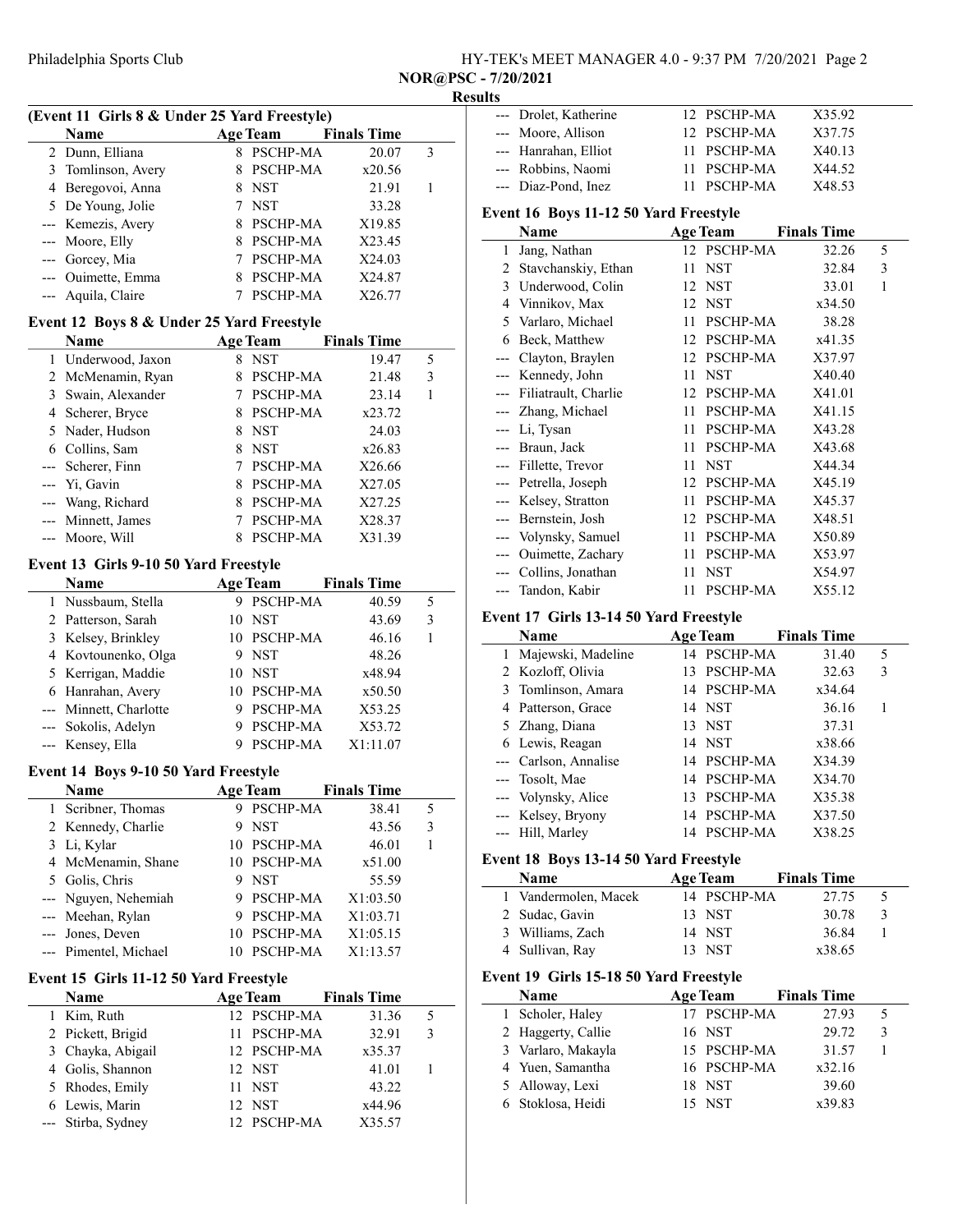|                                                                                                                                    | HY-TEK's MEET MANAGER 4.0 - 9:37 PM 7/20/2021 Page 3 |  |  |
|------------------------------------------------------------------------------------------------------------------------------------|------------------------------------------------------|--|--|
| $\mathbf{D}\cap\mathbf{D}\cap\mathbf{C}$ $\blacksquare$ $\blacksquare$ $\blacksquare$ $\blacksquare$ $\blacksquare$ $\blacksquare$ |                                                      |  |  |

NOR@PSC - 7/20/2021 Results

## Event 20 Boys 15-18 50 Yard Freestyle Name Age Team Finals Time<br>Ferker, Noah 17 NST 26.90 1 Ferker, Noah 17 NST 26.90 5<br>2 Scholer, Richard 15 PSCHP-MA 27.34 3 2 Scholer, Richard 15 PSCHP-MA 3 Simon, Eric 15 PSCHP-MA 28.53 1 4 Price, Brendon 16 PSCHP-MA  $x29.87$ --- Bernstein, Nathan 15 PSCHP-MA X32.87 Event 21 Girls 8 & Under 25 Yard Breaststroke Name Age Team Finals Time 1 30.03 5 Dunn, Elliana 8 PSCHP-MA 2 Tomlinson, Avery 8 PSCHP-MA 30.25 3 3 x30.53 Moore, Elly 8 PSCHP-MA 4 0'Brien, Evelyn 7 NST 42.71 1<br>-- Gorcey, Mia 7 PSCHP-MA X32.33 --- Gorcey, Mia 7 PSCHP-MA --- Kelly, Caroline 6 PSCHP-MA X38.69

| --- Aquila, Claire      | 7 PSCHP-MA | X45.44 |  |
|-------------------------|------------|--------|--|
| --- Juszczyszyn, Hailey | 6 PSCHP-MA | X52.84 |  |
| --- Minnett, Emily      | 5 PSCHP-MA | XDO    |  |
| Alternating Kick        |            |        |  |

## Event 22 Boys 8 & Under 25 Yard Breaststroke

|              | Name                             |   | <b>Age Team</b> | <b>Finals Time</b> |   |
|--------------|----------------------------------|---|-----------------|--------------------|---|
| $\mathbf{1}$ | Kovtounenko, Alexander           |   | <b>NST</b>      | 24.38              | 5 |
| 2            | Scherer, Bryce                   | 8 | PSCHP-MA        | 34.25              | 3 |
| 3            | Yi, Gavin                        | 8 | <b>PSCHP-MA</b> | 34.63              | 1 |
|              | Wang, Richard                    | 8 | PSCHP-MA        | X38.51             |   |
|              | --- Minnett, James               | 7 | PSCHP-MA        | X42.13             |   |
|              | --- Kelly, Brendan               | 6 | <b>PSCHP-MA</b> | X48.78             |   |
|              | --- Scherer, Finn                | 7 | PSCHP-MA        | X48.94             |   |
|              | --- Kozloff, Tommy               | 6 | PSCHP-MA        | X56.15             |   |
|              | --- Golis, Tyler                 | 7 | <b>NST</b>      | DO                 |   |
|              | <b>Alternating Kick</b>          |   |                 |                    |   |
|              | --- Moore, Liam                  | 6 | PSCHP-MA        | XDO                |   |
|              | Head under for 2 or more strokes |   |                 |                    |   |
|              | --- Moore, Will                  | 8 | <b>PSCHP-MA</b> | XDO                |   |
|              | <b>Alternating Kick</b>          |   |                 |                    |   |
|              | --- Swain, Alexander             |   | <b>PSCHP-MA</b> | DO                 |   |
|              | Alternating Kick                 |   |                 |                    |   |

## Event 23 Girls 9-10 25 Yard Breaststroke

| Name                    |    | <b>Age Team</b> | <b>Finals Time</b> |   |  |
|-------------------------|----|-----------------|--------------------|---|--|
| 1 Moore, Colleen        |    | 10 PSCHP-MA     | 20.41              | 5 |  |
| 2 Patterson, Sarah      |    | 10 NST          | 24.76              | 3 |  |
| 3 Rooney, Maura         | 9. | <b>NST</b>      | 25.60              |   |  |
| 4 Hanrahan, Avery       |    | 10 PSCHP-MA     | 28.59              |   |  |
| 5 Sokolis, Adelyn       |    | 9 PSCHP-MA      | x36.95             |   |  |
| --- Kerrigan, Maddie    |    | 10 NST          | DO.                |   |  |
| Downward butterfly kick |    |                 |                    |   |  |

### Event 24 Boys 9-10 25 Yard Breaststroke

| <b>Name</b>        | <b>Age Team</b> | <b>Finals Time</b> |       |   |
|--------------------|-----------------|--------------------|-------|---|
| 1 Pickett, Luke    | 9 PSCHP-MA      |                    | 23.41 |   |
| 2 Pyle, MJ         | 9 NST           |                    | 25.65 | 3 |
| 3 Sokolis, Henry   | 10 PSCHP-MA     |                    | 26.28 |   |
| 4 Kennedy, Charlie | 9 NST           |                    | 27.89 |   |
| --- Meehan, Rylan  | 9 PSCHP-MA      |                    | DO.   |   |
| Scissors kick      |                 |                    |       |   |

| Event 25 Girls 11-12 50 Yard Breaststroke |                                            |    |                           |                      |                   |  |
|-------------------------------------------|--------------------------------------------|----|---------------------------|----------------------|-------------------|--|
|                                           | Name                                       |    | <b>Age Team</b>           | <b>Finals Time</b>   |                   |  |
| 1                                         | Majewski, Anna                             |    | 12 PSCHP-MA               | 37.59                | 5                 |  |
|                                           | 2 Pickett, Brigid                          | 11 | PSCHP-MA                  | 43.41                | 3                 |  |
|                                           | 3 Kennedy, Rosie                           |    | 12 NST                    | 44.41                | 1                 |  |
|                                           | 4 Chayka, Abigail                          |    | 12 PSCHP-MA               | x45.84               |                   |  |
|                                           | 5 Golis, Shannon                           |    | 12 NST                    | 52.81                |                   |  |
|                                           | 6 Lewis, Marin                             |    | 12 NST                    | x57.09               |                   |  |
| ---                                       | Moore, Allison                             | 12 | PSCHP-MA                  | X48.93               |                   |  |
| ---                                       | Drolet, Katherine                          |    | 12 PSCHP-MA               | X51.03               |                   |  |
| $---$                                     | Hanrahan, Elliot                           | 11 | PSCHP-MA                  | X54.37               |                   |  |
| ---                                       | Rhodes, Emily                              | 11 | <b>NST</b>                | X55.81               |                   |  |
|                                           | --- Robbins, Naomi                         | 11 | PSCHP-MA                  | X1:03.60             |                   |  |
|                                           | --- Diaz-Pond, Inez                        | 11 | PSCHP-MA                  | X1:21.75             |                   |  |
|                                           |                                            |    |                           |                      |                   |  |
|                                           | Event 26 Boys 11-12 50 Yard Breaststroke   |    |                           |                      |                   |  |
|                                           | Name                                       |    | <b>Age Team</b>           | <b>Finals Time</b>   |                   |  |
| 1                                         | Jang, Nathan                               |    | 12 PSCHP-MA               | 38.81                | 5                 |  |
| 2<br>$\mathfrak{Z}$                       | Stavchanskiy, Ethan<br>Gorevoy, Gabriel    | 11 | <b>NST</b><br><b>NST</b>  | 43.58                | 3<br>$\mathbf{1}$ |  |
| $\overline{4}$                            |                                            | 11 |                           | 48.14                |                   |  |
| 5                                         | Zimmer, Grayson<br>Zhang, Michael          |    | 11 NST<br>11 PSCHP-MA     | x53.84<br>54.22      |                   |  |
|                                           |                                            |    |                           |                      |                   |  |
|                                           | 6 Varlaro, Michael                         | 11 | PSCHP-MA                  | x55.35               |                   |  |
| ---                                       | Kennedy, John                              | 11 | <b>NST</b>                | X52.82               |                   |  |
| ---                                       | Williams, Owen                             | 11 | <b>NST</b>                | X1:01.51<br>X1:04.56 |                   |  |
| ---                                       | Bernstein, Josh                            |    | 12 PSCHP-MA               |                      |                   |  |
|                                           | --- Volynsky, Samuel                       |    | 11 PSCHP-MA<br><b>NST</b> | X1:06.78             |                   |  |
|                                           | --- Fillette, Trevor                       | 11 |                           | X1:07.03             |                   |  |
|                                           | --- Kelsey, Stratton                       | 11 | PSCHP-MA                  | X1:08.14             |                   |  |
|                                           | Event 27 Girls 13-14 100 Yard Breaststroke |    |                           |                      |                   |  |
|                                           | Name                                       |    | <b>Age Team</b>           | <b>Finals Time</b>   |                   |  |
| $\mathbf{1}$                              | Swain, Marley                              |    | 13 PSCHP-MA               | 1:24.70              | 5                 |  |
|                                           | 2 Beck, Ellie                              |    | 14 PSCHP-MA               | 1:33.88              | 3                 |  |
| 3                                         | Patterson, Grace                           |    | 14 NST                    | 1:39.01              | $\mathbf{1}$      |  |
| $\overline{4}$                            | Tomlinson, Amara                           |    | 14 PSCHP-MA               | x1:39.58             |                   |  |

## Event 28 Boys 13-14 100 Yard Breaststroke

| <b>Name</b>        | Age Team    | <b>Finals Time</b> |  |
|--------------------|-------------|--------------------|--|
| 1 Hong, Timothy    | 13 PSCHP-MA | 1:20.70            |  |
| 2 Beregovoi, Anton | 11 NST      | 1:36.25            |  |

5 1:57.41 Lewis, Reagan 14 NST

#### Event 29 Girls 15-18 100 Yard Breaststroke

| Name                     | <b>Age Team</b> | <b>Finals Time</b> |  |
|--------------------------|-----------------|--------------------|--|
| 1 Park, Sue Bin (Esther) | 15 PSCHP-MA     | 1:17.09            |  |
| 2 Bevivino, Gianna       | 15 PSCHP-MA     | 1:21.69            |  |
| 3 Haggerty, Callie       | 16 NST          | 1:22.02            |  |
| 4 Alloway, Lexi          | 18 NST          | 1:39.22            |  |
| --- Stoklosa, Heidi      | 15 NST          | DO.                |  |
| Downward butterfly kick  |                 |                    |  |

### Event 30 Boys 15-18 100 Yard Breaststroke

| <b>Name</b>         | <b>Age Team</b> | <b>Finals Time</b> |   |
|---------------------|-----------------|--------------------|---|
| 1 Hong, Joseph      | 18 PSCHP-MA     | 1:08.34            | 5 |
| 2 Zholob, Oleksandr | 14 NST          | 1:10.19            | 3 |
| 3 Kemezis, Brayden  | 15 PSCHP-MA     | 1:20.66            |   |
| 4 Simon, Eric       | 15 PSCHP-MA     | x1:23.63           |   |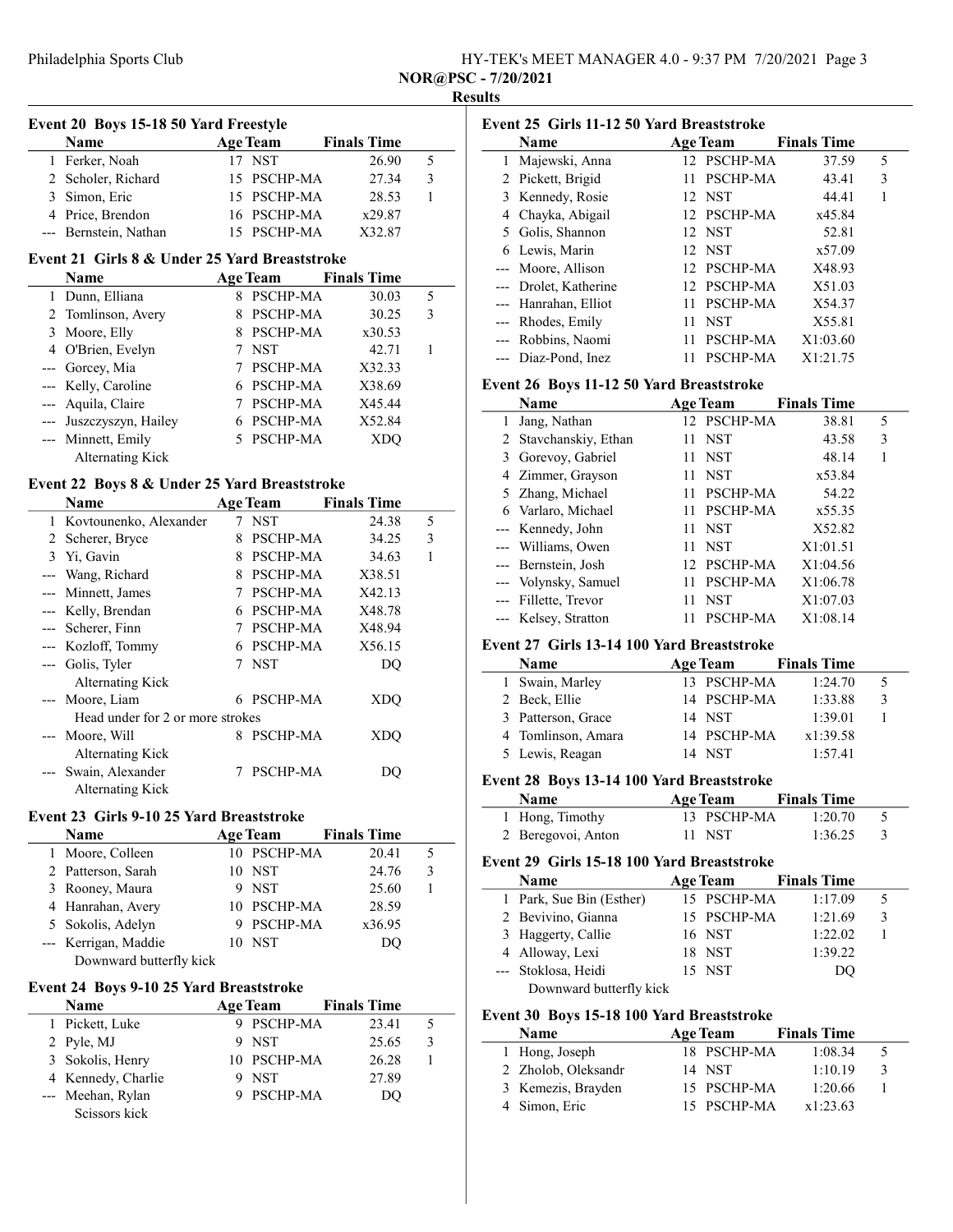| HY-TEK's MEET MANAGER 4.0 - 9:37 PM 7/20/2021 Page 4                                          |  |
|-----------------------------------------------------------------------------------------------|--|
| $\mathbf{B} \cap \mathbf{B}$ $\mathbf{B}$ $\mathbf{B}$ $\mathbf{A}$ $\mathbf{A}$ $\mathbf{A}$ |  |

NOR@PSC - 7/20/2021

 $\overline{a}$ 

# Results Event 31F Girls 6 & Under 25 SC Meter Backstroke Name Age Team Finals Time<br>Kelly, Caroline 6 PSCHP-MA X36.47 --- Kelly, Caroline 6 PSCHP-MA X36.47

| --- Juszczyszyn, Hailey                         | 6 | <b>PSCHP-MA</b> | X37.41             |  |
|-------------------------------------------------|---|-----------------|--------------------|--|
| --- Dunn, Gabrielle                             | 6 | PSCHP-MA        | X43.78             |  |
| --- Miley, Madelyn                              | 6 | <b>NST</b>      | X50.25             |  |
| --- Mastropaolo, Kaitlyn                        | 6 | <b>NST</b>      | X54.06             |  |
| --- Burns, Katherine                            | 6 | PSCHP-MA        | X54.66             |  |
| --- Nguyen, Tabitha                             | 6 | PSCHP-MA        | X56.66             |  |
| --- Kelly, Olivia                               | 3 | PSCHP-MA        | X1:01.91           |  |
|                                                 |   |                 |                    |  |
| --- Minnett, Emily                              | 5 | PSCHP-MA        | X1:05.72           |  |
| Event 31M Boys 6 & Under 25 SC Meter Backstroke |   |                 |                    |  |
| Name                                            |   | <b>Age Team</b> | <b>Finals Time</b> |  |
| --- Moore, Liam                                 | 6 | <b>PSCHP-MA</b> | X33.94             |  |
| --- Kelly, Brendan                              | 6 | PSCHP-MA        | X35.41             |  |
| --- Kozloff, Tommy                              | 6 | PSCHP-MA        | X47.38             |  |
| --- Sokolis, James                              | 4 | PSCHP-MA        | X1:07.83           |  |
| --- Scherer, Emmett                             | 5 | <b>PSCHP-MA</b> | X1:14.90           |  |

### Event 32 Girls 8 & Under 25 Yard Backstroke

|   | <b>Name</b>          |   | <b>Age Team</b> | <b>Finals Time</b> |   |
|---|----------------------|---|-----------------|--------------------|---|
|   | 1 Kemezis, Avery     | 8 | <b>PSCHP-MA</b> | 25.43              | 5 |
|   | 2 Moore, Elly        |   | <b>PSCHP-MA</b> | 25.97              | 3 |
| 3 | Gorcey, Mia          |   | <b>PSCHP-MA</b> | x30.13             |   |
|   | 4 De Young, Jolie    |   | <b>NST</b>      | 45.50              |   |
|   | 5 O'Brien, Evelyn    |   | <b>NST</b>      | 46.50              |   |
|   | --- Tomlinson, Avery | 8 | <b>PSCHP-MA</b> | X27.35             |   |
|   | --- Dunn, Elliana    | 8 | <b>PSCHP-MA</b> | X28.66             |   |
|   | --- Ouimette, Emma   |   | <b>PSCHP-MA</b> | X29.82             |   |
|   | --- Aquila, Claire   |   | PSCHP-MA        | X33.47             |   |

#### Event 33 Boys 8 & Under 25 Yard Backstroke

|   | <b>Name</b>              |   | <b>Age Team</b> | <b>Finals Time</b> |   |  |
|---|--------------------------|---|-----------------|--------------------|---|--|
|   | 1 Kovtounenko, Alexander |   | <b>NST</b>      | 20.38              | 5 |  |
|   | 2 Kelly, Kevin           |   | <b>PSCHP-MA</b> | 22.35              | 3 |  |
|   | 3 McMenamin, Ryan        | 8 | <b>PSCHP-MA</b> | 27.03              | 1 |  |
|   | 4 Nader, Hudson          | 8 | <b>NST</b>      | 29.32              |   |  |
|   | 5 Wang, Richard          | 8 | <b>PSCHP-MA</b> | x30.53             |   |  |
| 6 | Collins, Sam             | 8 | <b>NST</b>      | x36.53             |   |  |
|   | --- Swain, Alexander     |   | <b>PSCHP-MA</b> | X29.25             |   |  |
|   | --- Minnett, James       |   | <b>PSCHP-MA</b> | X34.65             |   |  |
|   | --- Yi, Gavin            | 8 | <b>PSCHP-MA</b> | X35.37             |   |  |
|   | --- Moore, Will          | 8 | <b>PSCHP-MA</b> | X42.88             |   |  |
|   | --- Scherer, Finn        |   | PSCHP-MA        | X44.21             |   |  |
|   | --- Kim, Aiden           |   | PSCHP-MA        | X54.63             |   |  |

# Event 34 Girls 9-10 25 Yard Backstroke

| Name                  | <b>Age Team</b> |                 | <b>Finals Time</b> |   |
|-----------------------|-----------------|-----------------|--------------------|---|
| Moore, Colleen        |                 | 10 PSCHP-MA     | 20.94              | 5 |
| 2 Kelsey, Brinkley    |                 | <b>PSCHP-MA</b> | 24.75              | 3 |
| 3 Kovtounenko, Olga   | 9               | <b>NST</b>      | 25.20              |   |
| 4 Stoklosa, Stephanie |                 | 10 NST          | 28.27              |   |
| 5 Rooney, Maura       |                 | <b>NST</b>      | x28.46             |   |
| 6 Minnett, Charlotte  | 9               | <b>PSCHP-MA</b> | x29.68             |   |
| --- Sokolis, Adelyn   | 9               | <b>PSCHP-MA</b> | X28.72             |   |
| --- Hanrahan, Avery   | 10              | <b>PSCHP-MA</b> | X29.14             |   |
| --- Kensey, Ella      |                 | PSCHP-MA        | X37.38             |   |

| Event 35 Boys 9-10 25 Yard Backstroke |                                                                                                                                                     |  |                                   |                                                                                      |
|---------------------------------------|-----------------------------------------------------------------------------------------------------------------------------------------------------|--|-----------------------------------|--------------------------------------------------------------------------------------|
| Name                                  |                                                                                                                                                     |  | <b>Finals Time</b>                |                                                                                      |
| Jang, Enoch                           |                                                                                                                                                     |  | 22.34                             | 5                                                                                    |
|                                       |                                                                                                                                                     |  | 23.58                             | 3                                                                                    |
|                                       |                                                                                                                                                     |  | 24.21                             |                                                                                      |
|                                       |                                                                                                                                                     |  | x24.25                            |                                                                                      |
|                                       |                                                                                                                                                     |  | 32.62                             |                                                                                      |
|                                       |                                                                                                                                                     |  | X33.90                            |                                                                                      |
|                                       |                                                                                                                                                     |  | X35.70                            |                                                                                      |
|                                       |                                                                                                                                                     |  | X41.41                            |                                                                                      |
|                                       | 2 Li, Kylar<br>3 Stavchanskiy, Brandon<br>4 McMenamin, Shane<br>5 Golis, Chris<br>--- Nguyen, Nehemiah<br>--- Jones, Deven<br>--- Pimentel, Michael |  | <b>Age Team</b><br>9 NST<br>9 NST | 9 PSCHP-MA<br>10 PSCHP-MA<br>10 PSCHP-MA<br>9 PSCHP-MA<br>10 PSCHP-MA<br>10 PSCHP-MA |

## Event 36 Girls 11-12 50 Yard Backstroke

| Name                          |     | <b>Age Team</b> | <b>Finals Time</b> |   |
|-------------------------------|-----|-----------------|--------------------|---|
| 1 Majewski, Anna              |     | 12 PSCHP-MA     | 36.75              | 5 |
| 2 Kim, Ruth                   |     | 12 PSCHP-MA     | 37.32              | 3 |
| 3 Stirba, Sydney              |     | 12 PSCHP-MA     | x43.90             |   |
| 4 Mastropaolo, Lilly          |     | 12 NST          | 45.76              |   |
| 5 Rhodes, Emily               | 11. | <b>NST</b>      | 1:00.44            |   |
| --- Drolet, Katherine         |     | 12 PSCHP-MA     | X41.63             |   |
| --- Moore, Allison            |     | 12 PSCHP-MA     | X46.34             |   |
| --- Hanrahan, Elliot          |     | 11 PSCHP-MA     | X47.16             |   |
| --- Diaz-Pond, Inez           | 11  | PSCHP-MA        | X1:09.46           |   |
| --- Robbins, Naomi            | 11  | <b>PSCHP-MA</b> |                    |   |
| Non-continuous turning action |     |                 |                    |   |

# Event 37 Boys 11-12 50 Yard Backstroke

|     | Name                 |    | <b>Age Team</b> | <b>Finals Time</b> |   |
|-----|----------------------|----|-----------------|--------------------|---|
| 1   | Beregovoi, Anton     |    | 11 NST          | 36.56              | 5 |
| 2   | Vinnikov, Max        | 12 | <b>NST</b>      | 39.91              | 3 |
| 3   | Kemezis, Tyler       | 12 | <b>PSCHP-MA</b> | 41.10              | 1 |
| 4   | Moore, Dennis        | 12 | PSCHP-MA        | 45.07              |   |
| 5   | Aquila, William      | 11 | PSCHP-MA        | x47.39             |   |
| 6   | Gorevoy, Gabriel     | 11 | <b>NST</b>      | x47.45             |   |
|     | Zhang, Michael       | 11 | PSCHP-MA        | X41.37             |   |
|     | Zimmer, Grayson      | 11 | <b>NST</b>      | X48.18             |   |
|     | --- Varlaro, Michael | 11 | PSCHP-MA        | X50.78             |   |
|     | Clayton, Braylen     | 12 | <b>PSCHP-MA</b> | X51.07             |   |
|     | Beck, Matthew        | 12 | PSCHP-MA        | X51.47             |   |
|     | --- Bernstein, Josh  | 12 | <b>PSCHP-MA</b> | X54.04             |   |
|     | Braun, Jack          | 11 | PSCHP-MA        | X54.06             |   |
|     | --- Kelsey, Stratton | 11 | PSCHP-MA        | X55.31             |   |
|     | --- Li, Tysan        | 11 | PSCHP-MA        | X58.12             |   |
|     | Filiatrault, Charlie | 12 | <b>PSCHP-MA</b> | X58.15             |   |
|     | Collins, Jonathan    | 11 | <b>NST</b>      | X1:03.62           |   |
| --- | Ouimette, Zachary    | 11 | PSCHP-MA        | X1:04.75           |   |
|     | Volynsky, Samuel     | 11 | PSCHP-MA        | X1:06.54           |   |
|     | Tandon, Kabir        | 11 | PSCHP-MA        | X1:09.15           |   |
|     | Fillette, Trevor     | 11 | <b>NST</b>      | X1:13.62           |   |
|     |                      |    |                 |                    |   |

## Event 38 Girls 13-14 100 Yard Backstroke

| <b>Name</b>           | <b>Age Team</b> | <b>Finals Time</b> |               |
|-----------------------|-----------------|--------------------|---------------|
| 1 Beck, Ellie         | 14 PSCHP-MA     | 1:22.56            | 5             |
| 2 Tosolt, Mae         | 14 PSCHP-MA     | 1:27.59            | $\mathcal{E}$ |
| 3 Lewis, Reagan       | 14 NST          | 1:48.08            |               |
| 4 Zhang, Diana        | 13 NST          | 1:50.75            |               |
| --- Carlson, Annalise | 14 PSCHP-MA     | X1:32.56           |               |
| --- Volynsky, Alice   | 13 PSCHP-MA     | X1:42.25           |               |
| --- Kelsey, Bryony    | 14 PSCHP-MA     | X1:44.40           |               |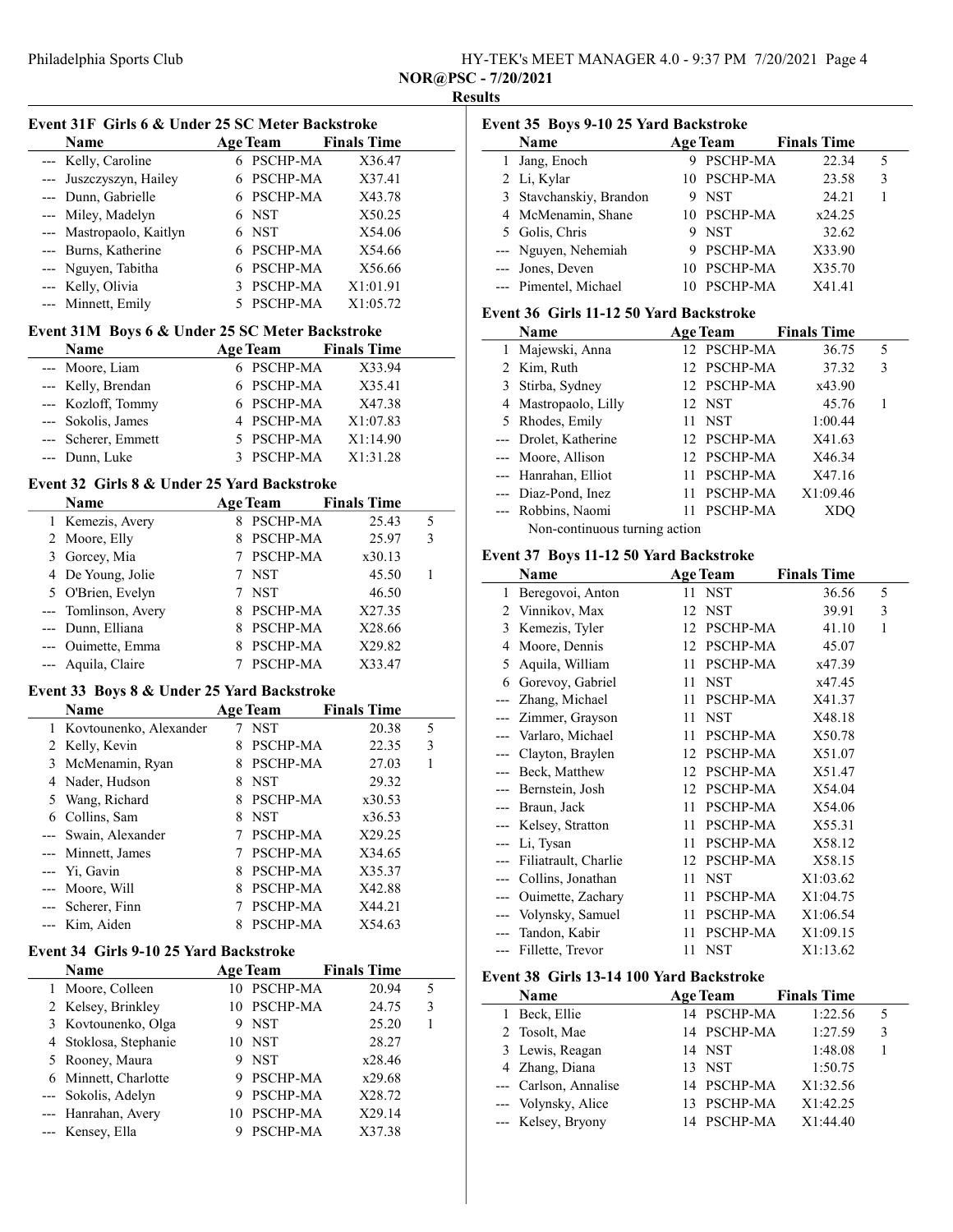| HY-TEK's MEET MANAGER 4.0 - 9:37 PM 7/20/2021 Page 5 |
|------------------------------------------------------|
|------------------------------------------------------|

NOR@PSC - 7/20/2021

# Philadelphia Sports Club Results (Event 38 Girls 13-14 100 Yard Backstroke) --- Li, Kylar 10 PSCHP-MA X27.09 Name Age Team Finals Time --- Hill, Marley 14 PSCHP-MA XDQ Non-continuous turning action Event 39 Boys 13-14 100 Yard Backstroke Name Age Team Finals Time 1 Chung, Jimin 13 PSCHP-MA 1:09.75 5 2 Zholob, Oleksandr 14 NST 1:10.75 3 3 Williams, Zach 14 NST 1:53.46 1 Event 40 Girls 15-18 100 Yard Backstroke Name Age Team Finals Time 1 Varlaro, Makayla 15 PSCHP-MA 1:17.32 5 2 Yuen, Samantha 16 PSCHP-MA 1:28.27 3 3 x1:34.62 Exler, Grace 16 PSCHP-MA 4 1:36.38 1 Messmer, Ella 13 NST Event 41 Boys 15-18 100 Yard Backstroke Name Age Team Finals Time 1 Vinnikov, Matt 15 NST 1:13.73 5 2 Vandermolen, Carter 15 PSCHP-MA 1:19.22 3<br>3 Bernstein, Nathan 15 PSCHP-MA 1:20.25 1 3 Bernstein, Nathan 15 PSCHP-MA Event 42 Girls 8 & Under 25 Yard Butterfly Name Age Team Finals Time 1 Vandermolen, Clara 7 PSCHP-MA 22.06 5 2 Beregovoi, Anna 8 NST 23.95 3 3 Kemezis, Avery 8 PSCHP-MA  $26.39$  1 4 43.34 O'Brien, Evelyn 7 NST --- Ouimette, Emma 8 PSCHP-MA DO Non-simultaneous arms Event 43 Boys 8 & Under 25 Yard Butterfly Name Age Team Finals Time 1 Kelly, Kevin 8 PSCHP-MA 24.08 5 2 Underwood, Jaxon 8 NST 25.70 3 3 Scherer, Bryce 8 PSCHP-MA 27.97 1 4 Scherer, Finn 7 PSCHP-MA  $x32.71$ 5 Golis, Tyler 7 NST 33.89 --- Collins, Sam 8 NST DQ Alternating Kick Event 44 Girls 9-10 25 Yard Butterfly Name Age Team Finals Time 1 Nussbaum, Stella 9 PSCHP-MA 20.38 5 2 25.63 3 Stoklosa, Stephanie 10 NST 3 26.19 1 Kerrigan, Maddie 10 NST  $\overline{a}$ 4 Minnett, Charlotte 9 PSCHP-MA 28.88 5 Sokolis, Adelyn 9 PSCHP-MA x34.14 Event 45 Boys 9-10 25 Yard Butterfly Name **Age Team** Finals Time 1 Stavchanskiy, Brandon 9 NST 20.69 5 2 Scribner, Thomas 9 PSCHP-MA 20.76 3 3 Pyle, MJ 9 NST 21.39 1  $\overline{\phantom{0}}$ 4 21.67 Jang, Enoch 9 PSCHP-MA 5 Pickett, Luke 9 PSCHP-MA  $x22.25$ 6 x24.41 Kennedy, Charlie 9 NST --- McMenamin, Shane 10 PSCHP-MA X23.32

|                | Sokolis, Henry                                | 10 | PSCHP-MA        | X31.97             |                |
|----------------|-----------------------------------------------|----|-----------------|--------------------|----------------|
| ---            | Meehan, Rylan                                 | 9  | PSCHP-MA        | X32.81             |                |
| ---            | Jones, Deven                                  |    | 10 PSCHP-MA     | X33.63             |                |
|                | --- Pimentel, Michael                         |    | 10 PSCHP-MA     | X36.12             |                |
| $---$          | Nguyen, Nehemiah                              |    | 9 PSCHP-MA      | X42.65             |                |
|                | <b>Event 46 Girls 11-12 50 Yard Butterfly</b> |    |                 |                    |                |
|                | Name                                          |    | <b>Age Team</b> | <b>Finals Time</b> |                |
| $\mathbf{1}$   | Majewski, Anna                                |    | 12 PSCHP-MA     | 35.38              | 5              |
|                | 2 Kennedy, Rosie                              | 12 | <b>NST</b>      | 37.08              | $\mathfrak{Z}$ |
| 3              | Chayka, Abigail                               | 12 | PSCHP-MA        | 41.97              | $\mathbf{1}$   |
| $\overline{4}$ | Stirba, Sydney                                |    | 12 PSCHP-MA     | x42.20             |                |
| 5              | Mastropaolo, Lilly                            |    | 12 NST          | 52.88              |                |
|                | Event 47 Boys 11-12 50 Yard Butterfly         |    |                 |                    |                |
|                | Name                                          |    | <b>Age Team</b> | <b>Finals Time</b> |                |
| $\mathbf{1}$   | Vinnikov, Max                                 | 12 | <b>NST</b>      | 34.19              | 5              |
| $\overline{c}$ | Stavchanskiy, Ethan                           | 11 | <b>NST</b>      | 38.29              | 3              |
| 3              | Moore, Dennis                                 |    | 12 PSCHP-MA     | 39.42              | 1              |
|                | 4 Kemezis, Tyler                              |    | 12 PSCHP-MA     | 40.01              |                |
| 5              | Underwood, Colin                              | 12 | <b>NST</b>      | x40.20             |                |
| 6              | Aquila, William                               | 11 | PSCHP-MA        | x45.00             |                |
| $---$          | Williams, Owen                                | 11 | <b>NST</b>      | X45.75             |                |
| ---            | Clayton, Braylen                              |    | 12 PSCHP-MA     | X46.77             |                |
| ---            | Kennedy, John                                 | 11 | <b>NST</b>      | X47.13             |                |
| ---            | Bernstein, Josh                               | 12 | PSCHP-MA        | X52.78             |                |
| ---            | Gorevoy, Gabriel                              | 11 | <b>NST</b>      | X54.62             |                |
| ---            | Filiatrault, Charlie                          |    | 12 PSCHP-MA     | X57.52             |                |
| $---$          | Petrella, Joseph                              |    | 12 PSCHP-MA     | X1:02.18           |                |
| ---            | Tandon, Kabir                                 | 11 | PSCHP-MA        | X1:15.62           |                |
| $---$          | Braun, Jack                                   | 11 | PSCHP-MA        | <b>XDQ</b>         |                |
|                | Arms underwater recovery                      |    |                 |                    |                |
| ---            | Li, Tysan                                     | 11 | PSCHP-MA        | <b>XDQ</b>         |                |
|                | <b>Alternating Kick</b>                       |    |                 |                    |                |
|                | Ouimette, Zachary                             | 11 | PSCHP-MA        | <b>XDQ</b>         |                |

Arms underwater recovery

#### Event 48 Girls 13-14 50 Yard Butterfly

| <b>Name</b>          | <b>Age Team</b> | <b>Finals Time</b> |  |
|----------------------|-----------------|--------------------|--|
| 1 Majewski, Madeline | 14 PSCHP-MA     | 34.26              |  |
| 2 McMenamin, Emily   | 13 PSCHP-MA     | 36.75              |  |
| 3 Kozloff, Olivia    | 13 PSCHP-MA     | x37.20             |  |
| 4 Messmer, Ella      | 13 NST          | 39.75              |  |

#### Event 49 Boys 13-14 50 Yard Butterfly

| <b>Name</b>         | <b>Age Team</b> | <b>Finals Time</b> |              |
|---------------------|-----------------|--------------------|--------------|
| 1 Chung, Jimin      | 13 PSCHP-MA     | 30.63              |              |
| 2 Zholob, Oleksandr | 14 NST          | 31.56              | $\mathbf{R}$ |
| 3 Hong, Timothy     | 13 PSCHP-MA     | 34.37              |              |
| *4 Williams, Zach   | 14 NST          | x52.41             |              |
| *4 Sullivan, Rav    | 13 NST          | 52.41              |              |

#### Event 50 Girls 15-18 50 Yard Butterfly

| <b>Name</b>              | <b>Age Team</b> | <b>Finals Time</b> |              |
|--------------------------|-----------------|--------------------|--------------|
| 1 Scholer, Haley         | 17 PSCHP-MA     | 30.37              |              |
| 2 Park, Sue Bin (Esther) | 15 PSCHP-MA     | 32.21              | $\mathbf{R}$ |
| 3 Stoklosa, Hollie       | 15 NST          | 45.63              |              |
| 4 Stoklosa, Heidi        | 15 NST          | 48.19              |              |
| --- Bevivino, Gianna     | 15 PSCHP-MA     | X32.34             |              |